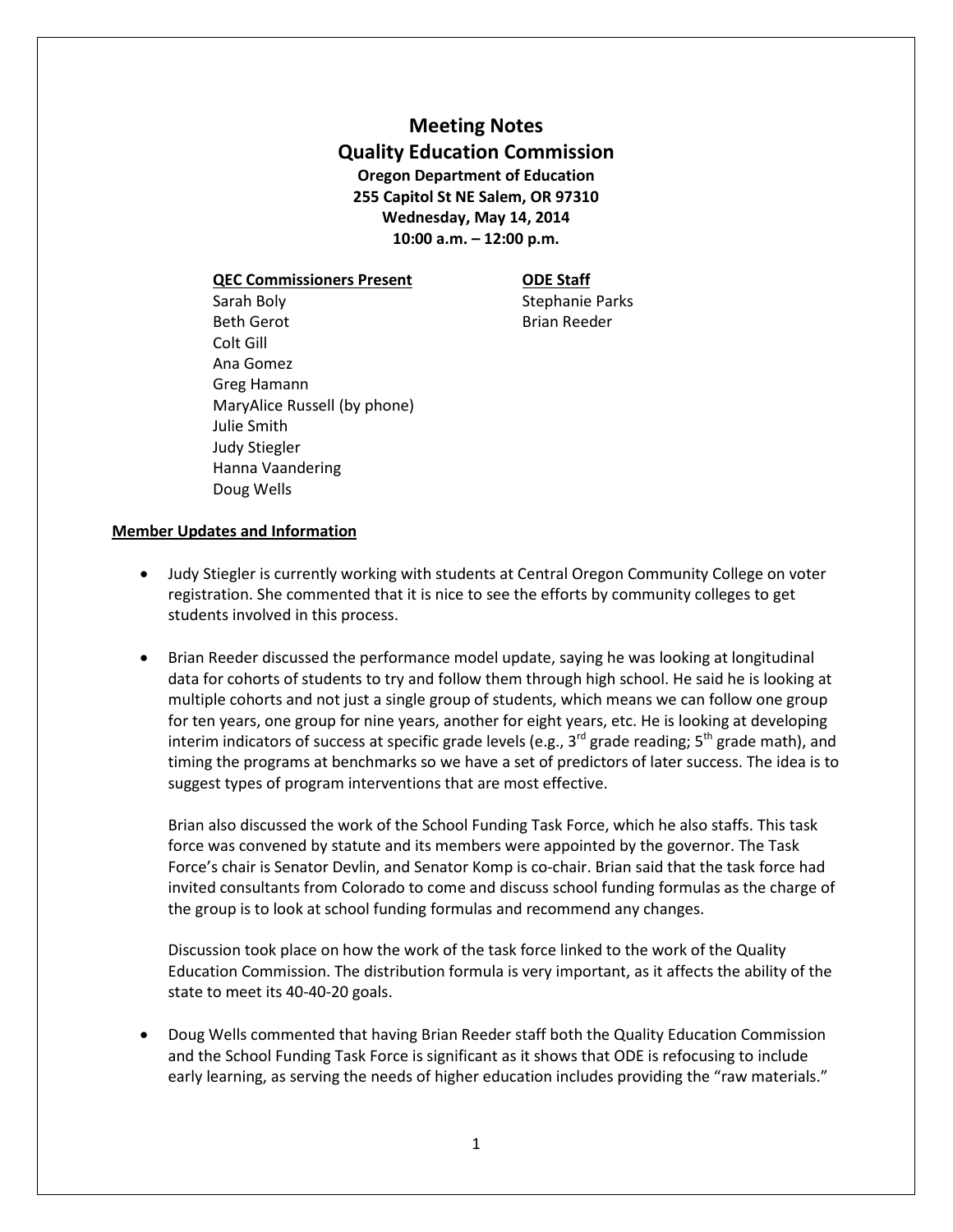He and Peter Tromba, now at the Oregon Education Investment Board (OEIB) have had several meaningful conversations on how to bring all this together. Doug said, "The time is right."

- Julie Smith participated in a Harvard grad school institute of education for a week, where she was "inundated with the latest research." She mentioned that according to research,  $3^{rd}$  grade reading should be considered a benchmark.
- Colt Gill said he is working on the construction of three new schools, and staffing up for a CTE revitalization grant. He has also been working with COSA on envisioning its work for the coming year and the next legislative session. He has also been serving on the Chalkboard Distinguished Leaders Council.
- Beth Gerot has been involved in hiring for key positions and construction of two new elementary schools. She mentioned they are building in flexibility in order to provide the kind of instruction that "we don't even know what is going to be needed." Beth mentioned that OSBA would like to have someone from QEC present at their September 19-20 board meeting in Salem.
- Sarah Boly is continuing her work on researching best practices. She mentioned that site visits are important as schools like to talk about what they are doing. The early college/high school model is expanding, which is very different from the  $5<sup>th</sup>$  year model. Sarah said great things are happening in schools; everybody displays their own pockets of excellence across the state. She commented that strategic investments are for the purpose of seeing what works, and informing on the how.
- Ana Gomes brought three students to the meeting. They have been attending the Latino partnerships with the Oregon Community Foundation, and went to Tillamook to visit Junto people there. They met families from that region and had the opportunity to see how Latinos are doing around the state. Her purpose was to expose the students to Oregon's diversity, and to how much can be done if you "go and get" the higher education opportunities.
- Greg Hamann talked about his activities on an OEIB task force and the Department of Corrections Education team. He has written papers on the topics of free tuition and dual credit, and has a meeting with Ben Cannon, Executive Director of the Higher Education Coordinating Commission (HECC) to talk about these issues. Greg also said that community colleges are developing outcomes funding models, trying to do things at a local level. He said there is work being done on a P-20 regional achievement compact that will replace individual achievement compacts. Greg also said there will be over 800 5<sup>th</sup> year students at Linn-Benton Community College next year. There are a variety of programs and a number of models doing different things that come out of K-12 funding.
- MaryAlice Russell, participating in the meeting by phone, said McMinnville is celebrating a lot of achievements by staff and teachers at the building level. They are also in the process of contract negotiations with classified staff. There are tours going on today, which is why she was participating in the meeting by phone.